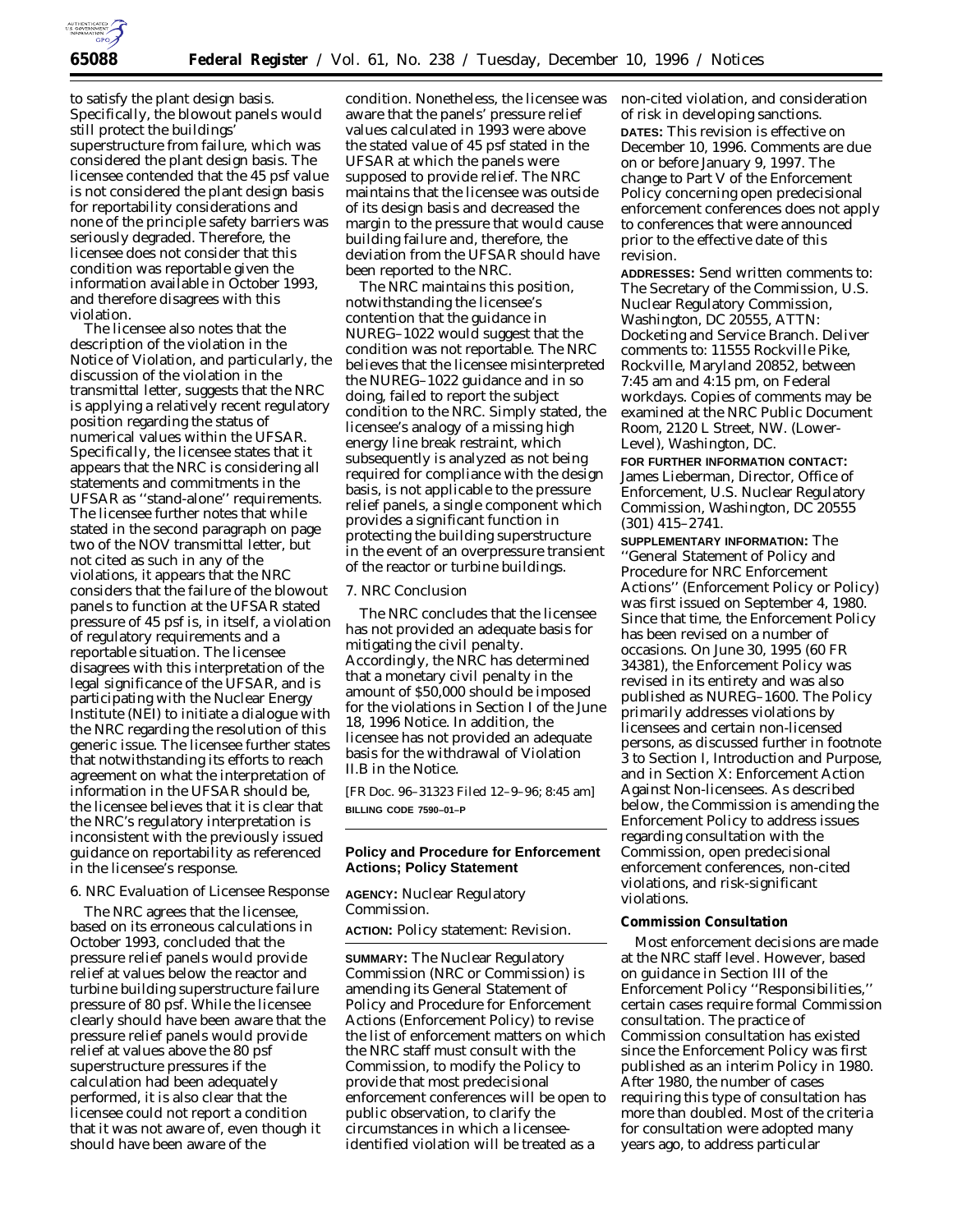Commissioner concerns or areas where the NRC staff had little experience. The NRC staff has had substantial experience in implementing the objectives of the Enforcement Policy. It is relatively rare that the Commission deviates from the recommended NRC staff approach. Thus, there is less need for mandatory Commission involvement in many enforcement matters.

Based on these factors and considering the significant effort currently expended in providing Commission consultation on enforcement matters, the Commission has given the NRC staff more flexibility to decide what enforcement issues should be brought to the Commission's attention because of policy significance, controversy, or known Commission interest.

Section III of the Enforcement Policy is being modified to delete the specific requirements for consultation with the Commission before the NRC staff issues enforcement actions involving material false statements, orders or civil penalties to unlicensed individuals, or civil penalties to licensed reactor operators. Because of the egregious nature of material false statement cases, it is logical that they would be considered very significant regulatory concerns and be categorized at Severity Level I and require Commission consultation on that basis (Section III(3) of the Enforcement Policy). The Commission believes that consultation regarding individual actions should be based on the merits of the particular case. Further, under the current Policy, civil penalties are not normally issued to unlicensed individuals or operators. These cases would receive Commission consultation at the request of the Executive Director for Operations (EDO). The Commission receives advance notification of all orders, including those issued to unlicensed individuals.

In addition, consultation will no longer be required when the NRC staff exercises discretion under Section VII.B.2<sup> $1$ </sup> and refrains from taking enforcement action for certain violations identified during extended shutdowns. The Commission will receive advance notification through Enforcement Notifications (ENs) for the first exercise of discretion for a plant meeting the criteria of Section VII.B.2. Notification, not consultation, will be required when the NRC staff exercises discretion under Section VII.A.1 in matters in which the civil penalty to be proposed deviates

from more than two times the amount of the base civil penalty. However, item (2) of Section III of the Policy is being clarified to require consultation when the NRC staff proposes a civil penalty greater than 3 times the Severity Level I values shown in Table 1A for a single violation or problem. The NRC staff will continue to provide notification to the Commission for all civil penalties and orders.

#### **Predecisional Enforcement Conferences**

Historically, the Enforcement Policy has provided that enforcement conferences are closed meetings between the NRC and licensees to exchange information on potential safety issues. Section V of the current Enforcement Policy states that conferences, ''are not normally open to the public observation.'' However, on July 10, 1992, the Commission established a 2-year trial program to determine if the Policy should be changed to make most enforcement conferences open to the public. On July 19, 1994, the NRC announced that the trial program would be continued until the Commission had acted on the enforcement review team's recommendations.

The announcement of the trial program explained that the Commission's decision on whether to establish a permanent policy for making enforcement conferences open would be based on an assessment of the following criteria:

(1) Whether the fact that the conference was open impacted the NRC's ability to conduct a meaningful conference and/or implement the NRC's enforcement program;

(2) Whether the open conference impacted the licensee's participation in the conference;

(3) Whether the NRC expended a significant amount of resources in making the conference public; and

(4) The extent of public interest in opening the enforcement conference.

Under the trial program, approximately 25 percent of all eligible enforcement conferences were open to public observation. Open enforcement conferences were conducted in each regional office and with various types of licensees. Members of the public attended 40 of the 113 open conferences conducted. In most cases, three or fewer members of the public attended. The Commission received and evaluated comments from licensees and members of the public.

The most significant concern in allowing public observation at enforcement conferences was that open conferences could inhibit open and

candid discussions between the NRC and licensees, limit the free exchange of information, reduce conference effectiveness, and negatively impact the enforcement program. Although industry reiterated this concern during the trial program, the Commission has not found that open enforcement conferences conducted during the trial program were substantially less frank and open, nor was the NRC prevented from obtaining the information required to implement its enforcement program. In some cases, the NRC staff needed to ask licensees additional questions, but the information ultimately provided was always sufficient to meet predecisional enforcement conference goals.

Opening predecisional enforcement conferences is consistent with the agency's principles of good regulation and normal agency policy (''Staff Meetings Open to the Public; Final Policy Statement,'' 59 FR 48340; September 20, 1994). The intent of open conferences is not to maximize public attendance, but to provide the public with an opportunity to observe the regulatory process. Although making highly technical meetings open to the public exposes participants to the risk that information may be misunderstood or misconstrued, the Commission does not find that the risk outweighs the public confidence gained by allowing open observation of NRC predecisional enforcement conferences.

After considering the impact on the NRC's ability to exercise its regulatory and safety responsibilities, the impact on the candor and openness of communications during enforcement conferences, the impact on NRC resources, and the benefit to the public, the Commission has decided to modify the Enforcement Policy to provide that most conferences will be open to public observation. However, as for any public meeting, the NRC retains the discretion to close the conference for a specific case. The criteria for closing conferences are currently addressed in Section V of the Enforcement Policy. With two additions, these criteria will continue to be used. The changes involve opening a conference if it is based on an NRC Office of Investigations (OI) report that has been publicly disclosed and providing flexibility to open or close a conference with the approval of the Executive Director for Operations. The Enforcement Policy will continue to emphasize that predecisional enforcement conferences are open for public observation and not participation consistent with the NRC's policy on open meetings. The change to the Enforcement Policy that opens predecisional enforcement conferences

<sup>&</sup>lt;sup>1</sup> After the issuance of NUREG-1525, Section VII.B.3 of the Enforcement Policy was renumbered as Section VII.B.2.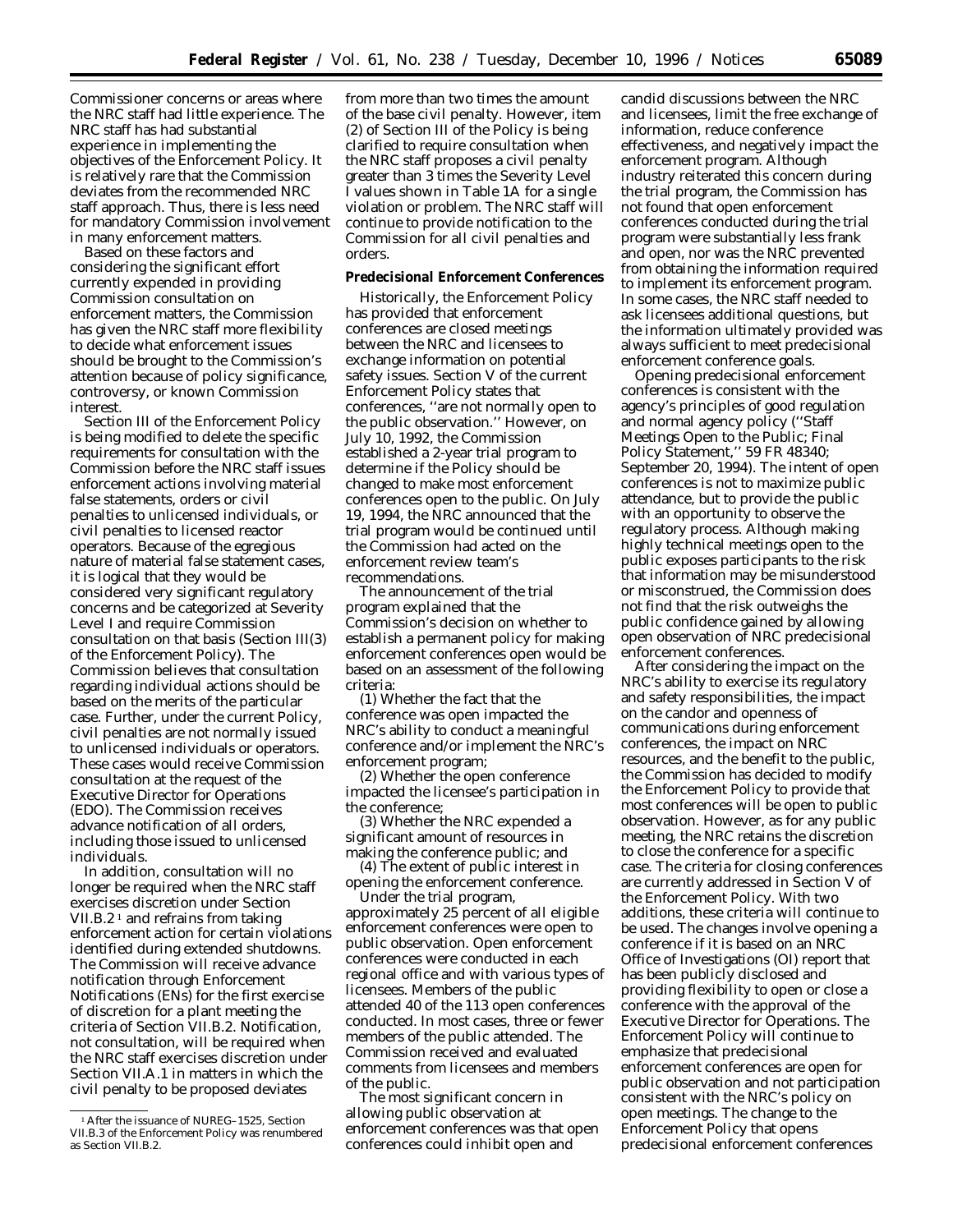will be applied to conferences for which the date is announced after the effective date of this revision.

# **Non-Cited Violations**

The Enforcement Policy provides examples of when discretion generally should be considered for departing from the normal approach under the Policy. Section VII.B.1. addresses non-cited violations (NCVs) which are used to recognize the existence of a legal violation but are not formal violations. NCVs are used to provide an incentive to licensees to identify and correct violations. Criterion 1.(a). in Section VII.B.1. is a Severity Level IV violation that was ''identified by the licensee, including identification through an event.''

This discretion is normally used when the licensee identifies and corrects a non-recurring violation. However, this provision is not normally used for violations that meet the criteria for Severity Level III violations, and where the circumstances justify characterization at Severity Level IV. Such cases normally are the more significant Severity Level IV violations. In addition, the NRC has considered whether this exercise of discretion should normally be used in cases involving violations identified through an event. If the root cause of the event is obvious or the licensee had prior opportunity to identify the problem but failed to take action that would have prevented the event, the licensee should not be rewarded by the NRC's exercising discretion not to cite the violation. On the other hand, there may be cases when, notwithstanding a self-disclosing violation, the licensee demonstrated initiative in identifying the violation's root cause. In such a case, an NCV may be appropriate.

In general, when the licensee's identification is through an event, discretion should only be exercised when the licensee has demonstrated initiative. Further, the violation should be cited if it caused the event, the cause is obvious, or a clear opportunity existed to identify the violation and take action to prevent the event. The Commission believes that the Enforcement Policy should be clarified by deleting the reference to identification through an event in the criterion in Section VII.B.1.(a) to make it clear that use of discretion is not automatic if the violation is identified through a self-disclosing event.

#### **Risk-significant Violations**

In evaluating violations for enforcement, the higher the risk from a violation, the greater the severity level

and sanction should be. However, the converse is not necessarily true; low risk should not necessarily result in no sanction or a minor violation being cited. This is because many violations, although having low risk significance, may indicate a broader problem, often indicative of a programmatic licensee failure to comply with NRC requirements and, therefore, have a high regulatory significance.

The Enforcement Policy currently does not address risk explicitly, except in Section VII.A.1.e, which addresses the escalation of enforcement sanctions in situations when the excessive duration of a problem has resulted in a substantial increase in risk. Although there is inherent discretion in the Enforcement Policy to increase Severity Levels and sanctions based on risk, the Commission believes it is appropriate to modify the Policy to state the consideration of risk aspects more clearly.

In analyzing risk, the NRC recognizes the uncertainties associated with risk assessment. Generally, qualitative rather than quantitative risk assessments are made given the number of variables associated with risk assessment. Risk should be a consideration in proposing enforcement actions, but not necessarily determinatative. In developing higher civil penalties, the Commission intends to consider, where appropriate, assessing separate civil penalties for each violation that is aggregated into a Severity Level II problem.

Therefore, to provide sufficient discretion to be able to appropriately consider risk in enforcement decisions, Section IV of the Policy is being modified to state that in considering the significance of a violation, the NRC considers the technical significance, i.e., actual and potential consequences, and the regulatory significance; and that in evaluating the technical significance, risk is an appropriate consideration. Further, Section VII.A.1.(e) is being modified to state that exercise of discretion should be considered in situations where the violation has resulted in a substantial increase in risk, including cases in which the duration of the violation has contributed to the substantial increase.

#### **Paperwork Reduction Act Statement**

This policy statement does not contain a new or amended information collection requirement subject to the Paperwork Reduction Act of 1995 (44 U.S.C. 3501 et seq.). Existing requirements were approved by the Office of Management and Budget, approval number 3150–0011. The approved information collection

requirements contained in this policy statement appear in Section VII.C.

**Public Protection Notification**

The NRC may not conduct or sponsor, and a person is not required to respond to, a collection of information unless it displays a currently valid OMB control number.

**Small Business Regulatory Enforcement Fairness Act**

In accordance with the Small Business Regulatory Enforcement Fairness Act of 1996, the NRC has determined that this action is not a major rule and has verified this determination with the Office of Information and Regulatory Affairs of OMB.

Accordingly, the NRC Enforcement Policy is amended by revising Section III, the first paragraph in Section IV, Section V, and Sections VII.A.1.(e) and VII.B.1(a) to read as follows:

**GENERAL STATEMENT OF POLICY AND PROCEDURE FOR NRC ENFORCEMENT ACTIONS**

\* \* \* \* \*

# **III. Responsibilities**

The Executive Director for Operations (EDO) and the principal enforcement officers of the NRC, the Deputy Executive Director for Nuclear Material Safety, Safeguards and Operations Support (DEDS), and the Deputy Executive Director for Nuclear Reactor Regulation, Regional Operations, and Research (DEDR), have been delegated the authority to approve or issue all escalated enforcement actions.4 The DEDS is responsible to the EDO for the NRC enforcement programs. The Office of Enforcement (OE) exercises oversight of and implements the NRC enforcement programs. The Director, OE, acts for the Deputy Executive Directors in enforcement matters in their absence or as delegated.

Subject to the oversight and direction of OE, and with the approval of the appropriate Deputy Executive Director, where necessary, the regional offices normally issue Notices of Violation and proposed civil penalties. However, subject to the same oversight as the regional offices, the Office of Nuclear Reactor Regulation (NRR) and the Office of Nuclear Material Safety and Safeguards (NMSS) may also issue Notices of Violation and proposed civil penalties for certain activities.

<sup>4</sup> The term ''escalated enforcement action'' as used in this policy means a Notice of Violation or civil penalty for any Severity Level I, II, or III violation (or problem) or any order based upon a violation.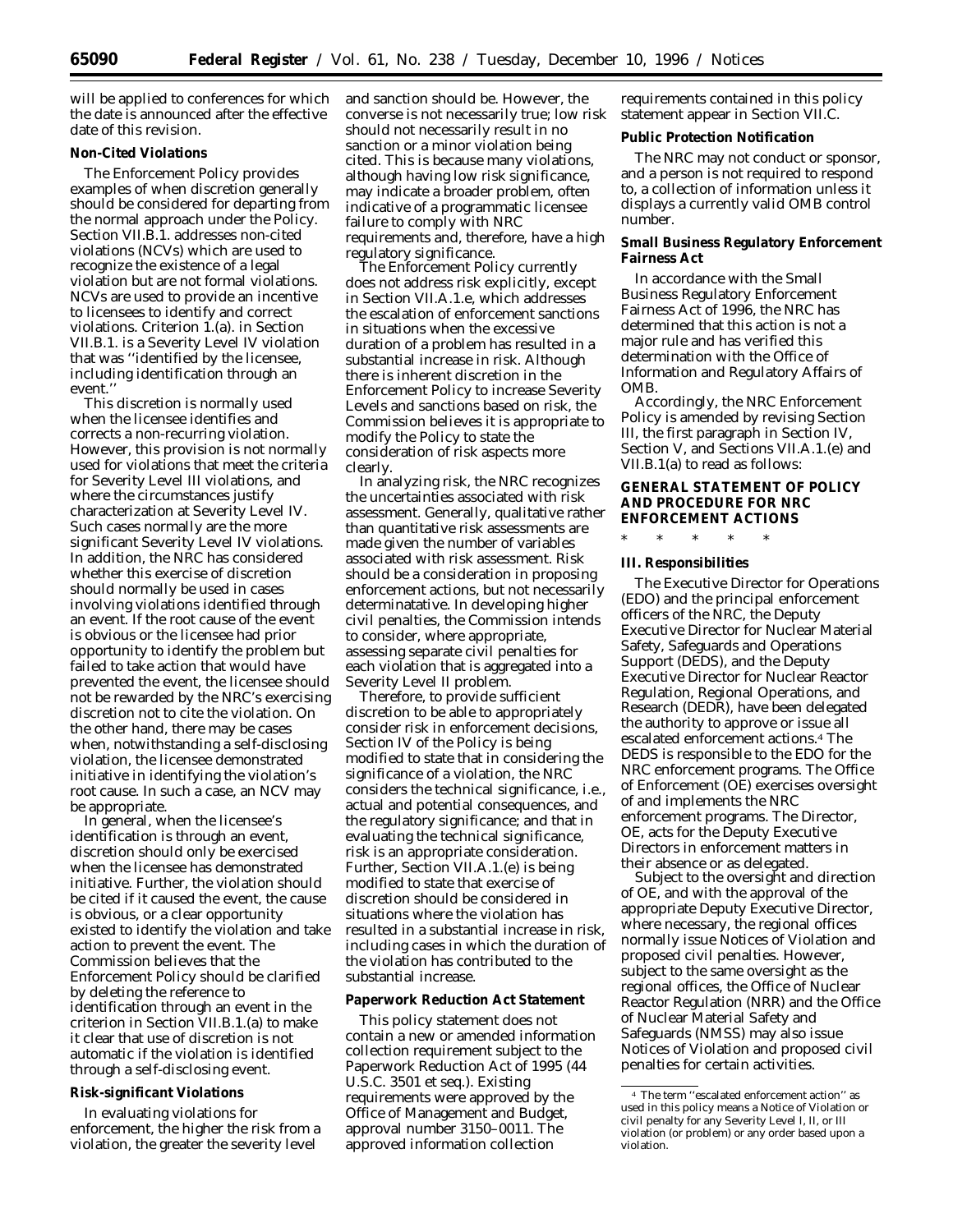Enforcement orders are normally issued by a Deputy Executive Director or the Director, OE. However, orders may also be issued by the EDO, especially those involving the more significant matters. The Directors of NRR and NMSS have also been delegated authority to issue orders, but it is expected that normal use of this authority by NRR and NMSS will be confined to actions not associated with compliance issues. The Director, Office of the Controller, has been delegated the authority to issue orders where licensees violate Commission regulations by nonpayment of license and inspection fees.

In recognition that the regulation of nuclear activities in many cases does not lend itself to a mechanistic treatment, judgment and discretion must be exercised in determining the severity levels of the violations and the appropriate enforcement sanctions, including the decision to issue a Notice of Violation, or to propose or impose a civil penalty and the amount of this penalty, after considering the general principles of this statement of policy and the technical significance of the violations and the surrounding circumstances.

Unless Commission consultation or notification is required by this policy, the NRC staff may depart, where warranted in the public's interest, from this policy as provided in Section VII, ''Exercise of Enforcement Discretion.'' The Commission will be provided written notification of all enforcement actions involving civil penalties or orders. The Commission will also be provided notice the first time that discretion is exercised for a plant meeting the criteria of Section VII.B.2. In addition, the Commission will be consulted prior to taking action in the following situations (unless the urgency of the situation dictates immediate action):

(1) An action affecting a licensee's operation that requires balancing the public health and safety or common defense and security implications of not operating with the potential radiological or other hazards associated with continued operation;

(2) Proposals to impose a civil penalty greater than 3 times the Severity Level I values shown in Table 1A for a single violation or problem;

(3) Any proposed enforcement action that involves a Severity Level I violation;

(4) Any action the EDO believes warrants Commission involvement;

(5) Any proposed enforcement case involving an Office of Investigations (OI) report where the NRC staff (other than the OI staff) does not arrive at the same conclusions as those in the OI report concerning issues of intent if the Director of OI concludes that Commission consultation is warranted; and

(6) Any proposed enforcement action on which the Commission asks to be consulted.

#### **IV. Severity of Violations**

Regulatory requirements 5 have varying degrees of safety, safeguards, or environmental significance. Therefore, the relative importance of each violation, including both the technical significance and the regulatory significance, is evaluated as the first step in the enforcement process. In considering the significance of a violation, the staff considers the technical significance, i.e., actual and potential consequences, and the regulatory significance. In evaluating the technical significance, risk is an appropriate consideration. \* \* \* \* \*

**V. Predecisional Enforcement Conferences**

Whenever the NRC has learned of the existence of a potential violation for which escalated enforcement action appears to be warranted, or recurring nonconformance on the part of a vendor, the NRC may provide an opportunity for a predecisional enforcement conference with the licensee, vendor, or other person before taking enforcement action. The purpose of the conference is to obtain information that will assist the NRC in determining the appropriate enforcement action, such as: (1) a common understanding of facts, root causes and missed opportunities associated with the apparent violations, (2) a common understanding of corrective action taken or planned, and (3) a common understanding of the significance of issues and the need for lasting comprehensive corrective action.

If the NRC concludes that it has sufficient information to make an informed enforcement decision, a conference will not normally be held unless the licensee requests it. However, an opportunity for a conference will normally be provided before issuing an order based on a violation of the rule on Deliberate Misconduct or a civil penalty to an unlicensed person. If a conference is not held, the licensee will normally be requested to provide a written response to an inspection report, if

issued, as to the licensee's views on the apparent violations and their root causes and a description of planned or implemented corrective action.

During the predecisional enforcement conference, the licensee, vendor, or other persons will be given an opportunity to provide information consistent with the purpose of the conference, including an explanation to the NRC of the immediate corrective actions (if any) that were taken following identification of the potential violation or nonconformance and the long-term comprehensive actions that were taken or will be taken to prevent recurrence. Licensees, vendors, or other persons will be told when a meeting is a predecisional enforcement conference.

A predecisional enforcement conference is a meeting between the NRC and the licensee. Conferences are normally held in the regional offices and are normally open to public observation. Conferences will not normally be open to the public if the enforcement action being contemplated:

(1) Would be taken against an individual, or if the action, though not taken against an individual, turns on whether an individual has committed wrongdoing;

(2) Involves significant personnel failures where the NRC has requested that the individual(s) involved be present at the conference;

(3) Is based on the findings of an NRC Office of Investigations report that has not been publicly disclosed; or

(4) Involves safeguards information, Privacy Act information, or information which could be considered proprietary;

In addition, conferences will not normally be open to the public if:

(5) The conference involves medical misadministrations or overexposures and the conference cannot be conducted without disclosing the exposed individual's name; or

(6) The conference will be conducted by telephone or the conference will be conducted at a relatively small licensee's facility.

Notwithstanding meeting any of these criteria, a conference may still be open if the conference involves issues related to an ongoing adjudicatory proceeding with one or more intervenors or where the evidentiary basis for the conference is a matter of public record, such as an adjudicatory decision by the Department of Labor. In addition, notwithstanding the above normal criteria for opening or closing conferences, with the approval of the Executive Director for Operations, conferences may either be open or closed to the public after balancing the benefit of the public observation against

<sup>5</sup>The term ''requirement'' as used in this policy means a legally binding requirement such as a statute, regulation, license condition, technical specification, or order.